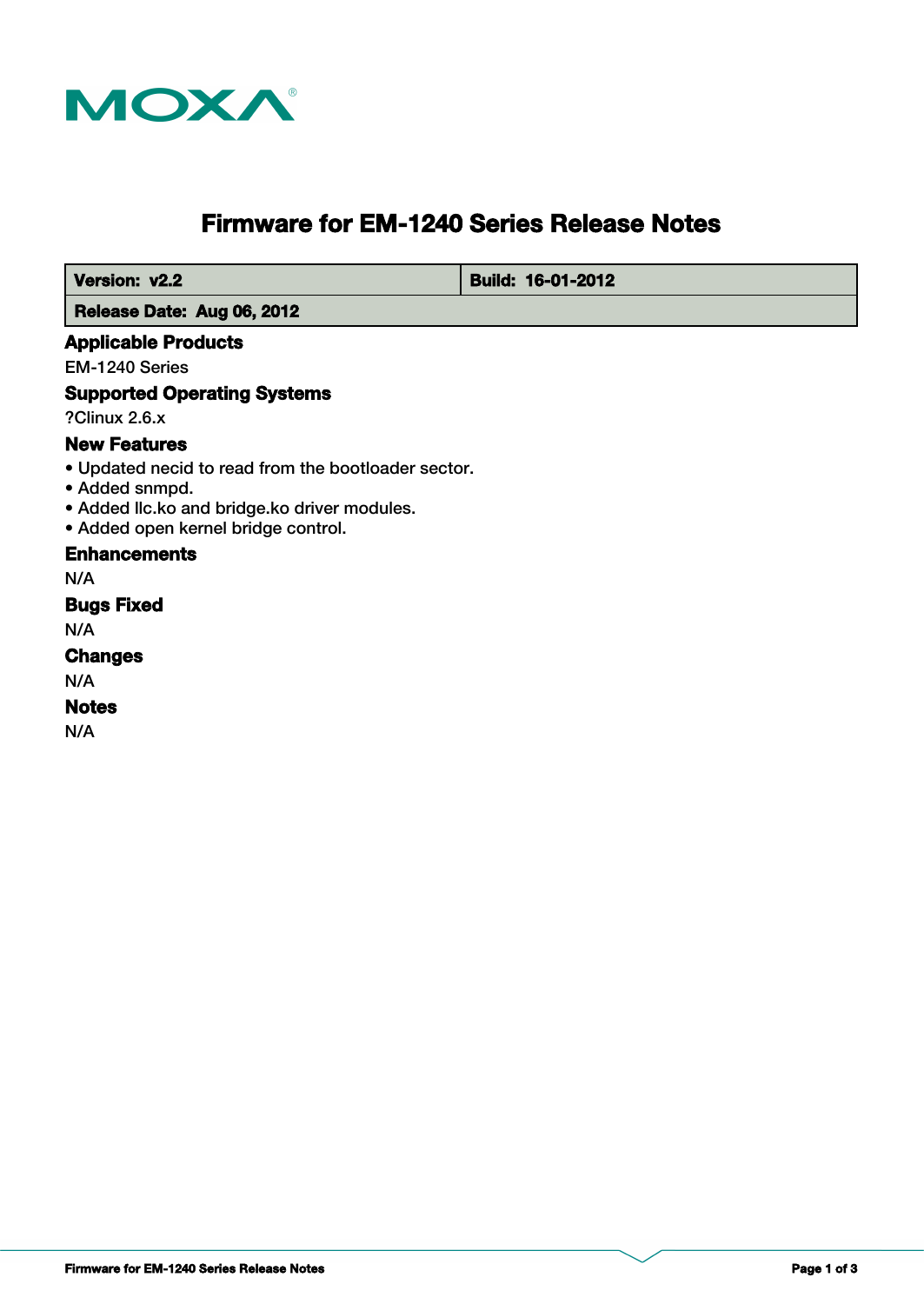

 **Version: v2.1 Build: 12-05-2007**

 **Release Date: N/A**

# **Applicable Products**

EM-1240 Series

## **Supported Operating Systems**

?Clinux 2.6.x

## **New Features**

- Added syslod, klogd, and cron packages.
- Supports ext3 file system.
- Allows user to do manual JFFS2 gabarge collection.

## **Enhancements**

N/A

## **Bugs Fixed**

- SD card: Cannot remove a large number of files at a time.
- Watchdog does not work properly.

• The GPIO device driver enables too many GPIOs, which include the beeper GPIO resulting in the failure of the beeper.

- Web server sends garbage to the browser.
- New Linux tool-chain for WatchDog & DIO API.
- FTP server cannot download more than 5 files.
- Boa memory leak problem.
- Ifconfig does not show any error message for bad IP addresses.
- A call to the gettimeofday() API gets the incorrect time.

## **Changes**

N/A

## **Notes**

N/A